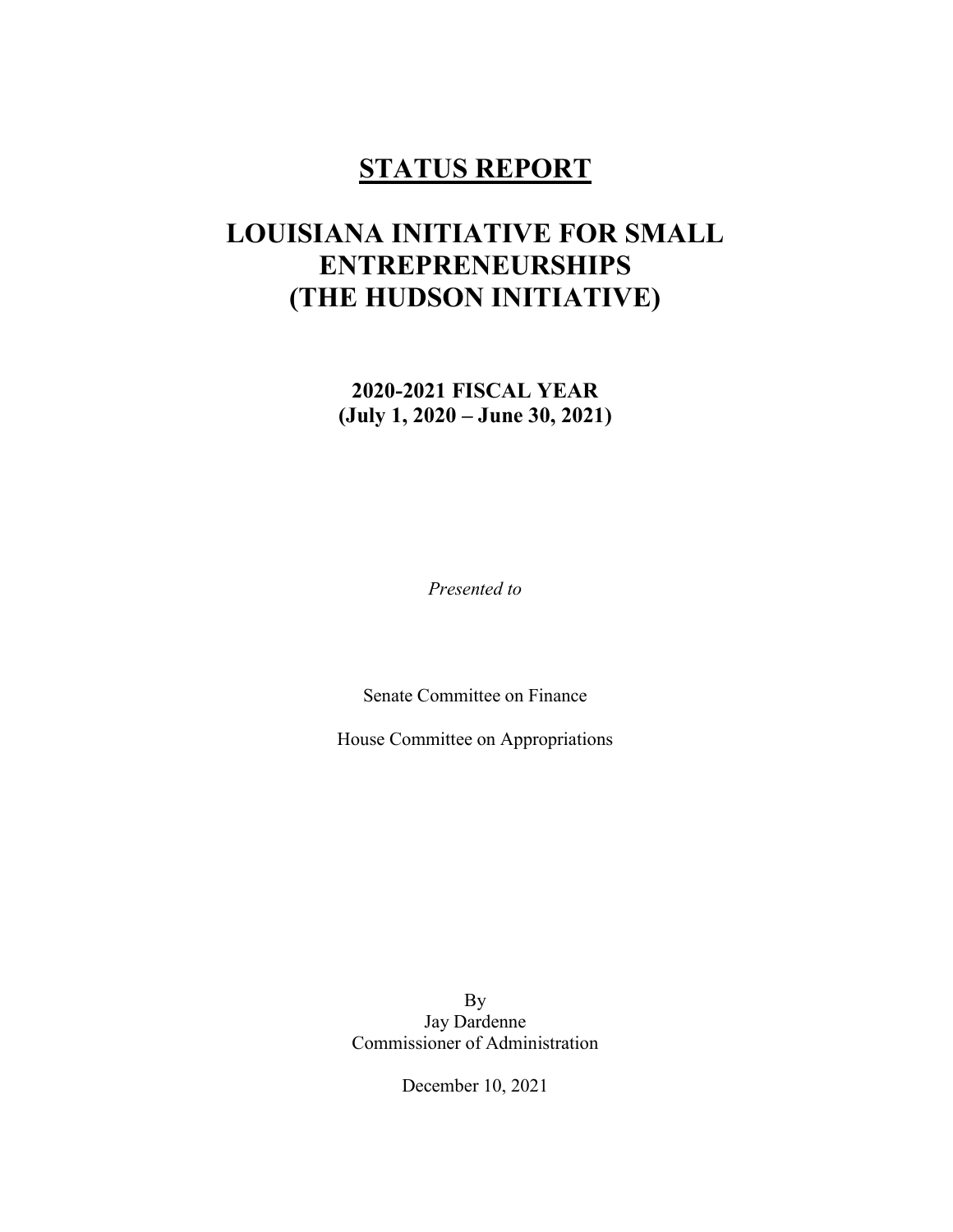## LOUISIANA INITIATIVE FOR SMALL ENTREPRENEURSHIPS (THE HUDSON INITIATIVE)

## 2020 - 2021 FISCAL YEAR STATUS

For the period July 1, 2020 through June 30, 2021, the total reported state expenditures with certified Hudson Initiative small entrepreneurships was \$70,722,748.50. At the end of the June 30, 2021 fiscal year period, LED reported two thousand two hundred and forty-five (2,245) certified Hudson Initiative small entrepreneurships. Of this number, a total of one thousand seven hundred and seventy-six (1,776) were registered in LaGov.

For the previous fiscal year (July 1, 2019 through June 30, 2020), the total reported expenditure on contracts was \$82,869,760.55. The table below is an overview of expenditures to Hudson Initiative small entrepreneurships for fiscal years July 1, 2019 through June 30, 2020 and July 1, 2020 through June 30, 2021. The DOA and state agencies in concert with LED are continuing our efforts to inform businesses about the program and to encourage their certification. The DOA is also encouraging state agencies to maximize their efforts in contracting with small entrepreneurships.

#### TABLE 1

## BREAKDOWN OF FISCAL YEAR '21 EXPENDITURES

The chart below illustrates the expenditures on contracts with certified Hudson Initiative small entrepreneurships according to the three available procurement accounting systems used by the executive branch.

| HUDSON INITIATIVE SUMMARY EXPENDITURES                                                     |                                                     |                                                     |  |  |  |
|--------------------------------------------------------------------------------------------|-----------------------------------------------------|-----------------------------------------------------|--|--|--|
|                                                                                            | <b>EXPENDITURES FY '20</b><br>$07/01/19 - 06/30/20$ | <b>EXPENDITURES FY '21</b><br>$07/01/20 - 06/30/21$ |  |  |  |
| ISIS and LaGov (Office of State Procurement and<br>Facility Planning and Control) Agencies | \$72,173,915.14                                     | \$54,060,180.85                                     |  |  |  |
| Non-ISIS/LaGov Agencies (Universities, Colleges<br>& LSUHSC HOSPITALS)                     | \$7,522,043.25                                      | \$13,702,186.59                                     |  |  |  |
| Department of Transportation and Development                                               | \$3,173,802.16                                      | \$2,960,381.06                                      |  |  |  |
| <b>TOTAL</b>                                                                               | \$82,869,760.55                                     | \$70,722,748.50                                     |  |  |  |

Note: Due to limited reporting capabilities, these figures may not reflect all expenditures earned by small entrepreneurships engaged as subcontractors.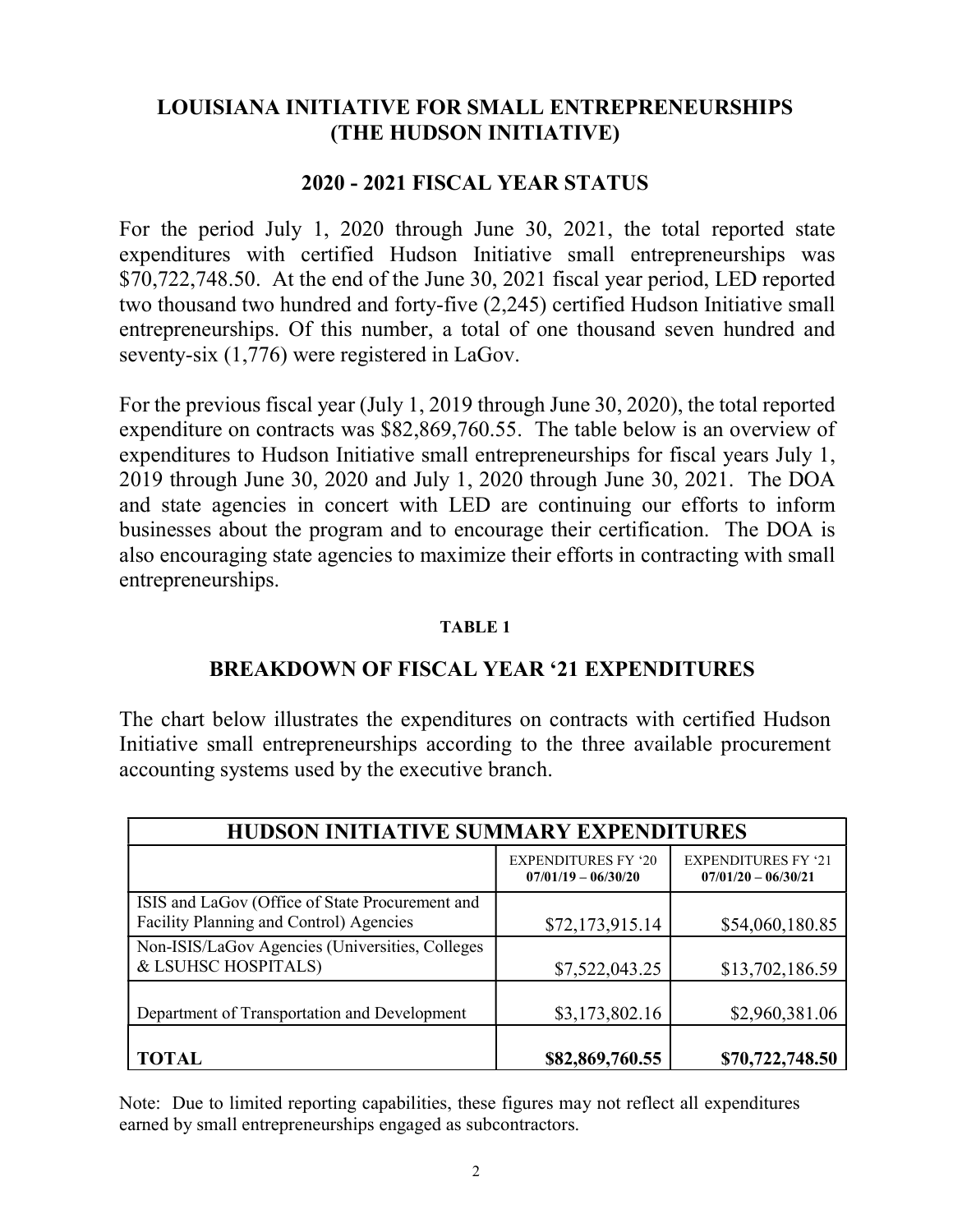## ADDITIONAL INITIATIVE REQUIREMENTS IMPOSED BY STATUTE

A. La. R.S. 39:2007(C) requires the Commissioner of Administration to provide periodic training for relevant state employees to acquaint them with the requirements of the initiative and administrative law related thereto.

B. La. R.S. 39:2007(D) requires the Commissioner of Administration to conduct a training program at least semiannually to acquaint small entrepreneurships with state procurement and public contract proposal and bidding practices.

On behalf of the Commissioner, the Office of State Procurement conducts outreach activities to acquaint small entrepreneurships with state contracting and procurement, to encourage certification and to encourage small entrepreneurships to enroll in the state's electronic vendor notification system, LaGov.

Examples of these types of activities include:

| Date             | Event                          | Location | Topic                        |
|------------------|--------------------------------|----------|------------------------------|
| October 14, 2020 | <b>LED Small Business</b>      | Virtual  | Purchasing overview and H&VI |
| October 14, 2020 | Vendor How to Do Business with | Virtual  | Purchasing overview and H&VI |
|                  | the State                      |          |                              |